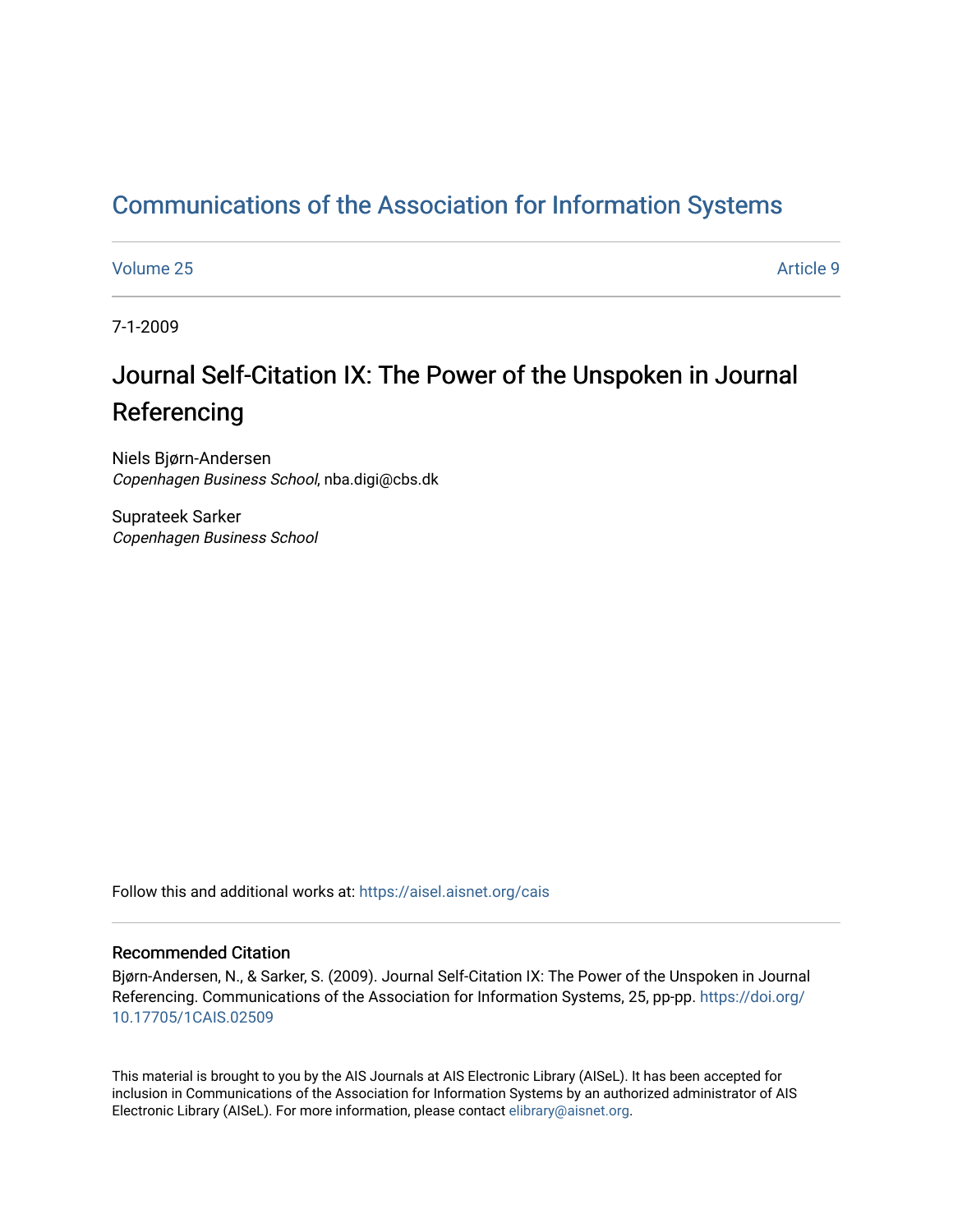# Communications of the Association<br>for Information Systems

#### **Journal Self-Citation IX: The Power of the Unspoken in Journal Referencing**

#### Niels Bjørn-Andersen

*Center for Applied Information and Communication Technologies, Copenhagen Business School nba.caict@cbs.dk*

#### Suprateek Sarker

*Center for Applied Information and Communication Technologies, Copenhagen Business School*

## Abstract:

Publication of articles in so called "reputed" journals and achieving high citation counts for the publications are becoming increasingly important in establishing the scientific achievements of individual scholars and institutions. Given that a journal"s reputation is based predominantly on the extent to which its articles are cited, some editors, reviewers, and journal publishers tend to overtly request references to their articles or journals. This is justifiably found unethical by many of us. However, we shall argue that such explicit requests for referencing is only the tip of the iceberg. There is a widespread, covert understanding among potential authors that unless they cite work of editors and/or have references to the journal where one is submitting a manuscript, the probability of getting the paper accepted for publication may suffer. This consideration is a much more powerful influence than the overt requests some may have experienced as authors. Overt, as well as covert, activities aimed at bumping up individual and journal citations is a dysfunctional result of an increasingly competitive scholarly environment, where the value of success is high, and failure is a very unpleasant option. In the short run, making the community aware of dysfunctional behaviors with respect to citations might help counteract the most blatant exertion of power. However, addressing the more covert use of power requires a more in depth look at ourselves and the way we conduct and assess scholarship. In the long run, the IS field may even need to seriously assess the extent to which our research efforts serve standards primarily internal to our field (similar to rites of other tribes) rather than delivering value to society.

**Keywords:** journal referencing, covert influence, citations, power influencing citations, research practices

Volume 25, Article 9, pp. 79-84, July 2009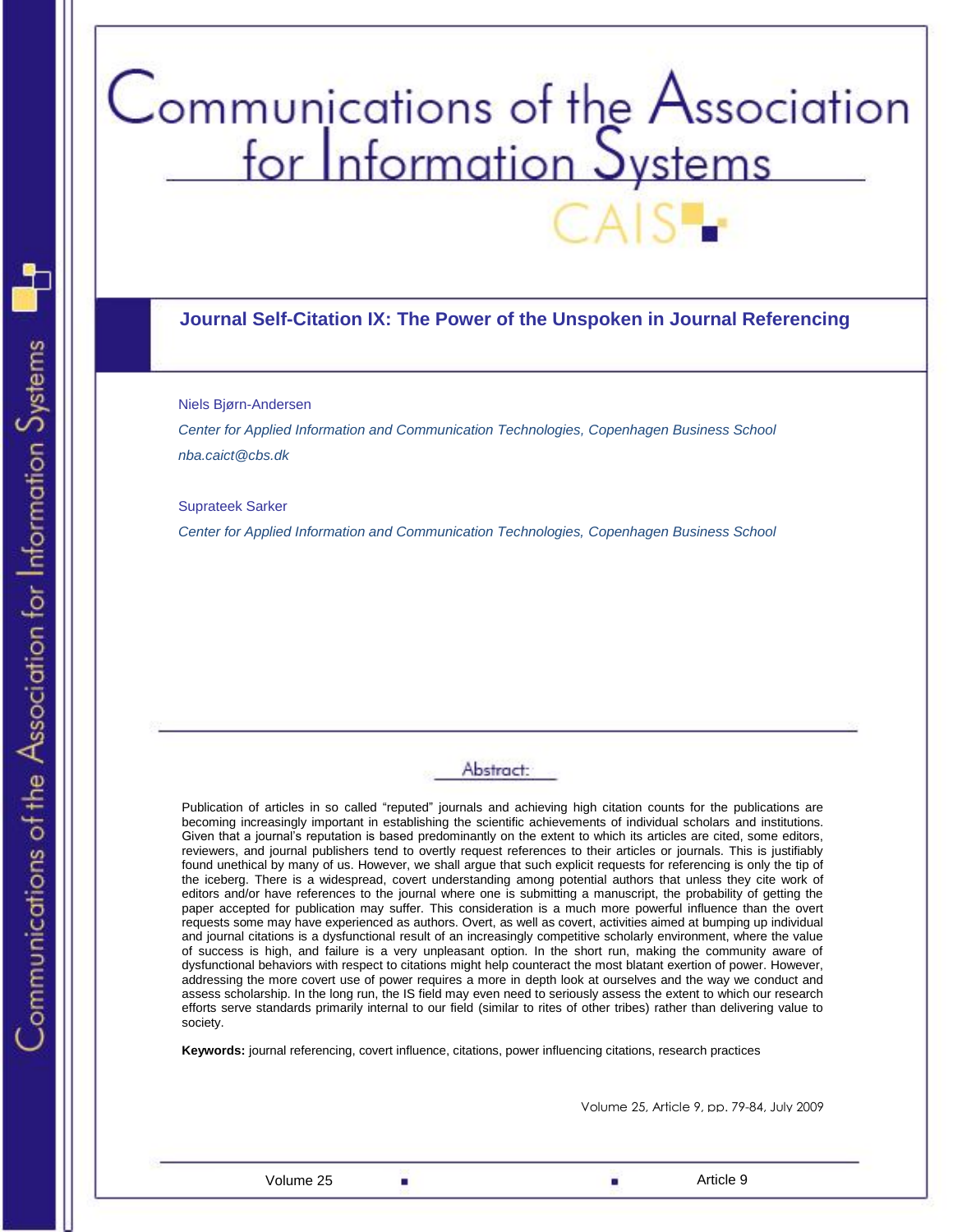#### **Journal Self-Citation IX: The Power of the Unspoken in Journal Referencing**

#### **I. INTRODUCTION**

The starting point for this paper is the acknowledgement that, irrespective of the continent/country in which scholars may be located, journal articles are (becoming) the dominant outlet for research, not just in IS but across almost all research disciplines [Kalaitzidakis, Mamuneas, and Stengos 1999; Serenko and Bontis 2004]. Furthermore, there appears to be little disagreement about the *'more the better'* mindset we tend to hold with respect to evaluating individual scholars of the discipline (i.e., the more articles in high quality journals, the better the research). In an increasingly competitive scholarly environment, where the value of success is high and failure is an unpleasant option, the key actors in the journal publication game (including the journals, individual researchers, and institutions) in many cases are engaged in strategic action that can help enhance their own quality metrics. For example, journals may seek to enhance their reputations by managing their impact factors [Garfield 1972]; scholars by purposely increasing citations to their work, in overt and covert ways; and institutions by requiring their employees to publish in high impact journals and by hiring scholars who have done so in the past, or hold potential to do so in the future [Graves, Marchand, and Thompson 1982].

In this short paper, we first discuss the importance of journal publishing and the way this is now canonized to the extent that European and other governments are using number of publications in reputed journals as a direct measure of research quality, and basing their research grants allocations on the number of publications. It is no wonder that academics in all fields prioritize the number of publications and journal citations, and that editors/publishers are keen to increase the impact factor of their journal by overtly requesting citations to them. We then argue that there are more powerful influences than the direct request by editorial staff to authors for citing certain articles in the journal, and we utilize a framework of power use to illustrate this point. Next, we propose a short term strategy for counteracting the most negative implications of the focus on journal citations. Finally, we raise the need for a long term strategy focusing on the *real value* of our research and its importance to society, rather than the very narcissistic benchmarks and rankings that appear to consume many of us.

#### **Importance of Journal Publications**

The importance of gaining visibility through publications in well regarded journals has a long tradition in research communities. For the *assessment of individuals*, the number of citations is becoming an increasingly prominent benchmark [Serenko and Bontis 2004]. It is often used during the individual researchers" evaluation for promotion, as a basis for writing letters of recommendation, and for assessing job applicants for positions [Graves et al., 1982]. Very often, the number of citations forms the first basis for an assessment. It is now also routinely considered as a key characteristic of an individual researcher. A few clicks in Google Scholar or in Science – Thomson Reuters yield a quick benchmark of a person with respect to his/her peer group. We suggest that, in many cases, objective measures such as citation counts are used as a proxy for a more detailed, cumbersome assessment of the work of academics [Serenko and Bontis 2004; Grover, Segars, and Simon 1992]. Given that assessment committees are often looking for ways of accomplishing work "objectively" and "more efficiently," the simple (often far too simple) citation figures often carry a lot of weight. Indeed, the "ease of use" of these metrics (e.g., number of publications, citation counts) makes them an attractive alternative to comparing/assessing researchers through a more in depth evaluation, where much more preparation and argumentation is required on the part of the evaluators.

As regards the *assessment of journals*, we all know the importance attached to publishing in the best journals, and the haggling as to what constitutes the best journals of our field that goes on. Indeed, the AIS Web site lists nine surveys totaling approximately 125 journals, and the senior scholar basket offers a list of eight journals. Clearly the assessment or ranking of journals is a major issue for the IS/MIS community.

assessed the quality of journal articles produced by researchers in the different universities. Based on this More importantly, authorities in several countries are now explicitly using the number of publications in highly rated journals as a basis for the allocation of basis research funds. In Europe it appears that this development started in the UK approximately 15 years ago, when a number of very powerful, academic cross institutional committees evaluation universities were classified into five categories, in which the highest rated universities received increased research funds, while the lower rated universities lost funds. Here the more successful universities were the ones who managed to attract prolific journal paper writers [Kalaitzidakis et al., 1999]. This was because, if a person moved to another university, the journal publications of the academic (who moved) could be counted as output in the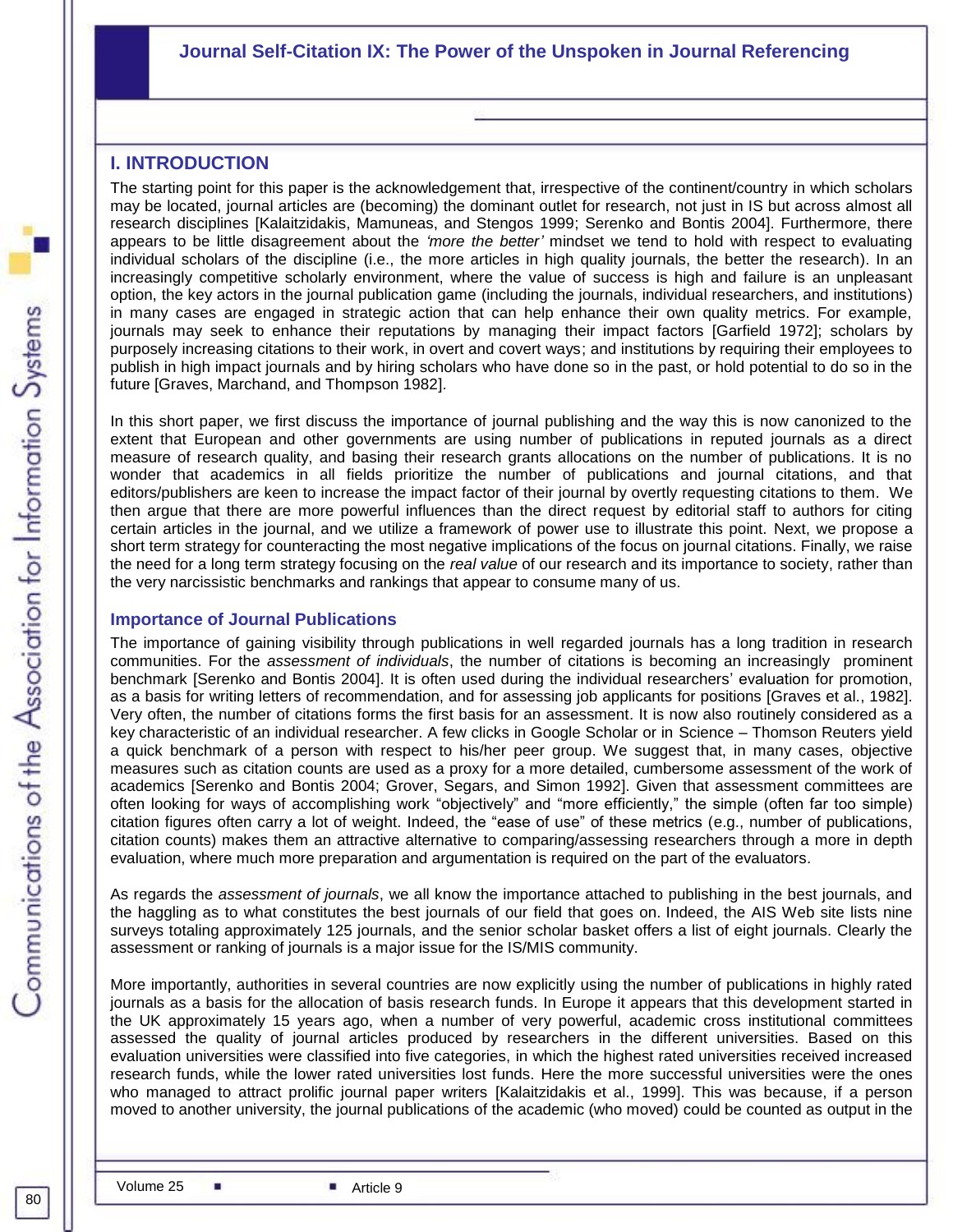new institution. Needless to say, this approach led to some dysfunctional effects. An interesting comment from a successful university dean was, "research is not something you do; it is something you buy."<sup>1</sup>

Governments in Denmark and Norway have taken the criteria of journal publications to new heights in the sense that allocation of public research funds to universities is to be directly based on research output (predominantly articles published in reputed international journals). The process was started in Norway a few years ago, where no less than approximately 20,000 journals in all fields were rated. This exercise has now been adopted in Denmark, where a total of 70 subject committees typically consisting of eight senior academics were established. The objective was first to validate the list of the 20,000 journals identified in Norway. Journals missing on the list were added and a few were taken off. Second, each committee had to rank the journals as first and second tier journals, and it was politically decided that there could only be about 20 percent in the first tier category.

The task for the IS committee (one of the 70) was to scrutinize a subset of 957 journals potentially relevant to IS from the original list of 20,000. Around 100 journals were agreed by the group to be first tier (this group includes journals not only from mainstream behavioral IS, but also more technical journals and others), and the list was submitted to the ministry. However, this list was not adopted by the ministry, since *several journals* (including *CAIS* and *JAIS*) *did not have a high enough 'impact score' to be accepted* according to the government"s pre-established minimum requirements for a first tier journal. This result caused the IS committee to protest, as did almost all other subject groups. At the end of April 2009, it was not yet clear whether the evaluation would go through, or the exact shape and form the final list will take. However, it seems clear that the Danish government is determined to go through with the exercise of establishing "objective" measures of research output primarily in the form of the number of reputable international journal publications, and that it will base future allocation of government research funds on these measures.

It is clear that if researchers had not focused on writing papers in such international journal publications in the past, they need to re-orient themselves now. More than ever, Danish (and other European) research institutions will be required to meet this publication requirement -- even at the expense of other criteria such as "break-through" research that could potentially change the world. Furthermore, the need is to publish in journals classified as "top tier". Because the only way for a journal to qualify for the top tier list is to be cited, and because being cited is seen as a key measure of a scholar"s reputation, it is not surprising that citations are becoming critical for authors, editors, and publishers. We are likely to see an increase in overt requests for citing individual papers, or for citing specific journals.

#### **II. A FRAMEWORK FOR CLASSIFYING THE USE OF POWER IN REFERENCING**

To improve understanding of the most important disciplining influences on this citations "game", we adapt the framework for classifying power exercise developed by Markus and Bjørn-Andersen [1987]. While referencing behaviors can be examined using a rational perspective, a bounded-rational perspective, an institutional perspective, and so on, we feel that a power analysis is particularly relevant to the conversation in this special set of papers.

Markus and Bjørn-Andersen"s original framework classifies the *context* of power exercise as being either specific development projects or IS policies. The *target* of power exercise is classified as being either factual or value oriented. To make this framework useful in our situation, we adapt it to deal with the two dimensions of *context* (review of an individual manuscript or the general policy of a journal) and *target* (overt exercising of power or covert exercising of power). As in the original paper, this dichotomy gives us a 2x2 matrix as shown in Figure 1, where we briefly explain how it relates to the influencing reference behavior.

*Technical pow*er exercise occurs through "rational persuasion" [Markus and Bjørn-Andersen 1987] of authors by the review panel -- the "experts" in the subject matter -- that they need to acknowledge (through citations) the works by a certain author or an article published in a certain journal. Here, the authors are expected to submit to the recommendations of experts who serve on the editorial panel, which the authors often do.

*Structural power* is exercised by creating "structures and routine… procedures that give [editors/publishers] formal authority" over the authors [Markus and Bjørn-Andersen 1987]. This is often done, for instance, by developing and using criteria for reviewing that asks the review panel to examine the extent to which authors cite papers from the

**EXECUTE:**<br><sup>1</sup> For obvious reasons, the source must remain anonymous.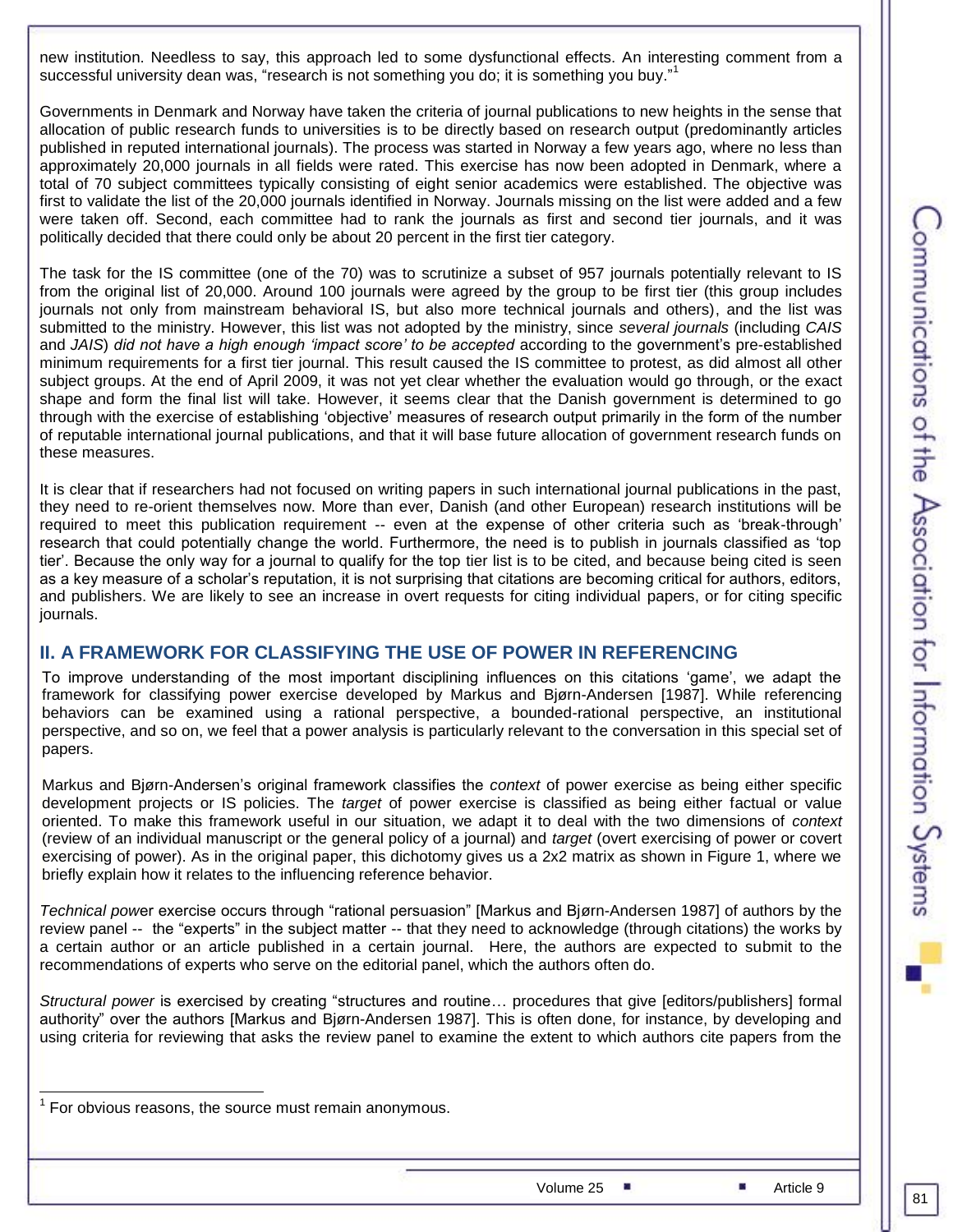same journal. When authors become aware of this structure, given the pressure to publish, many authors choose to comply with the structural demands.

|                              | Table 1. Overt and Covert Influences on Referencing Behaviors                                                                            | (Adapted from a framework for classifying on power exercise [Markus and Bjørn-Andersen 1987]).                                                                                                                                                           |  |  |  |  |
|------------------------------|------------------------------------------------------------------------------------------------------------------------------------------|----------------------------------------------------------------------------------------------------------------------------------------------------------------------------------------------------------------------------------------------------------|--|--|--|--|
| <b>Context</b>               | <b>Target of power exercise</b>                                                                                                          |                                                                                                                                                                                                                                                          |  |  |  |  |
|                              | Overt/explicit                                                                                                                           | <b>Covert/implicit</b>                                                                                                                                                                                                                                   |  |  |  |  |
|                              | Issues of direct intervention<br>causing desired behavior                                                                                | Issues of concealed intervention causing desired<br>behavior                                                                                                                                                                                             |  |  |  |  |
| Individual manuscript        | <b>Technical</b><br>Specific request to add<br>references to publications,<br>typically by editor or reviewer                            | <b>Political</b><br>Authors will themselves inscribe their manuscript<br>into the research tradition pursued by the journal<br>they submit to and/or they will cite work of editors<br>and potential reviewers when they submit articles<br>to a journal |  |  |  |  |
|                              | <b>Structural</b>                                                                                                                        | <b>Symbolic</b>                                                                                                                                                                                                                                          |  |  |  |  |
| Overall policy of<br>journal | Publishers/editors include explicit<br>evaluation criteria for reviewers<br>to examine if sufficient<br>references have been included in | Authors are socialized to cite certain authors and<br>certain journals                                                                                                                                                                                   |  |  |  |  |
|                              | the manuscript under<br>consideration                                                                                                    | Mutual admiration clubs of academics are likely to<br>flourish where the citation become one of the<br>'standard operating procedures'                                                                                                                   |  |  |  |  |

*Political power* exercise represents a more subtle form of power use. Based on past experiences, and anecdotes and stories of colleagues" experiences with the journal (e.g., positive outcome/disposition when the "right" papers are cited), the authors of the manuscript provisionally construct a conception of what works in the journal. They may proactively include citations of works by editorial board members and the editor, or try to associate with the traditions pursued by the journal by drawing disproportionately on articles in the journal. Since the costs of citing a few more articles is almost nil, we suspect that the phenomenon can increase the number of references both to the works of the editor/editorial board members and to the journal targeted.

Finally, *symbolic power* exercise in the context of citations occurs at an even deeper level by influencing the author"s core values and attitudes, often during the socialization of the author in the doctoral education process. For example, many doctoral programs teach students, directly or indirectly, to include only top tier journal citations. Indeed, one of the authors observed this deep rooted value in multiple instances in which research colleagues" ideas may be triggered by (or developed using) works in a "lesser" journal, but some vaguely related article in a top tier journal may be acknowledged in the manuscript. Further, some supervisors may encourage the citation of works by a certain group of researchers, and discourage including works of the "rival camp" in the references. As a result of such socialization, mutual admiration societies among scholars can (and *do*) flourish. Since many scholars develop a core set of references during their formative years, they tend to use and re-use these references over a long period. It is likely that these habits would distort the citation counts (and reputations) of journals and individual scholars. Finally, the rampant use of obligatory citations for different topics (such as Yin [1994] for any paper based on a "case study") to signal to the journal evaluators that the authors know about the topic, irrespective of their relevance to the actual study reported in the paper, can be seen as another instance of this form of influence.

#### **Implications**

Basically, we have just two options: to *comply* with or to *sabotage* the existing system.

To comply, every member of the community, in fairness, should be made aware of the rules of the game, and the most efficient way to participate in the game – i.e., how to inscribe one"s works in the tradition of the journals and also relate one"s work to that of relevant others. Furthermore, attempts at more direct exertion of power is, and should be, deemed unethical in many cases, and we as a community should stand guard against such behavior, when appropriate. We should encourage whistle blowers to cry foul, e.g., by having public pillory or in the form of a place on the AIS Web site, where those stepping over the line could be listed. Dealing with the implicit power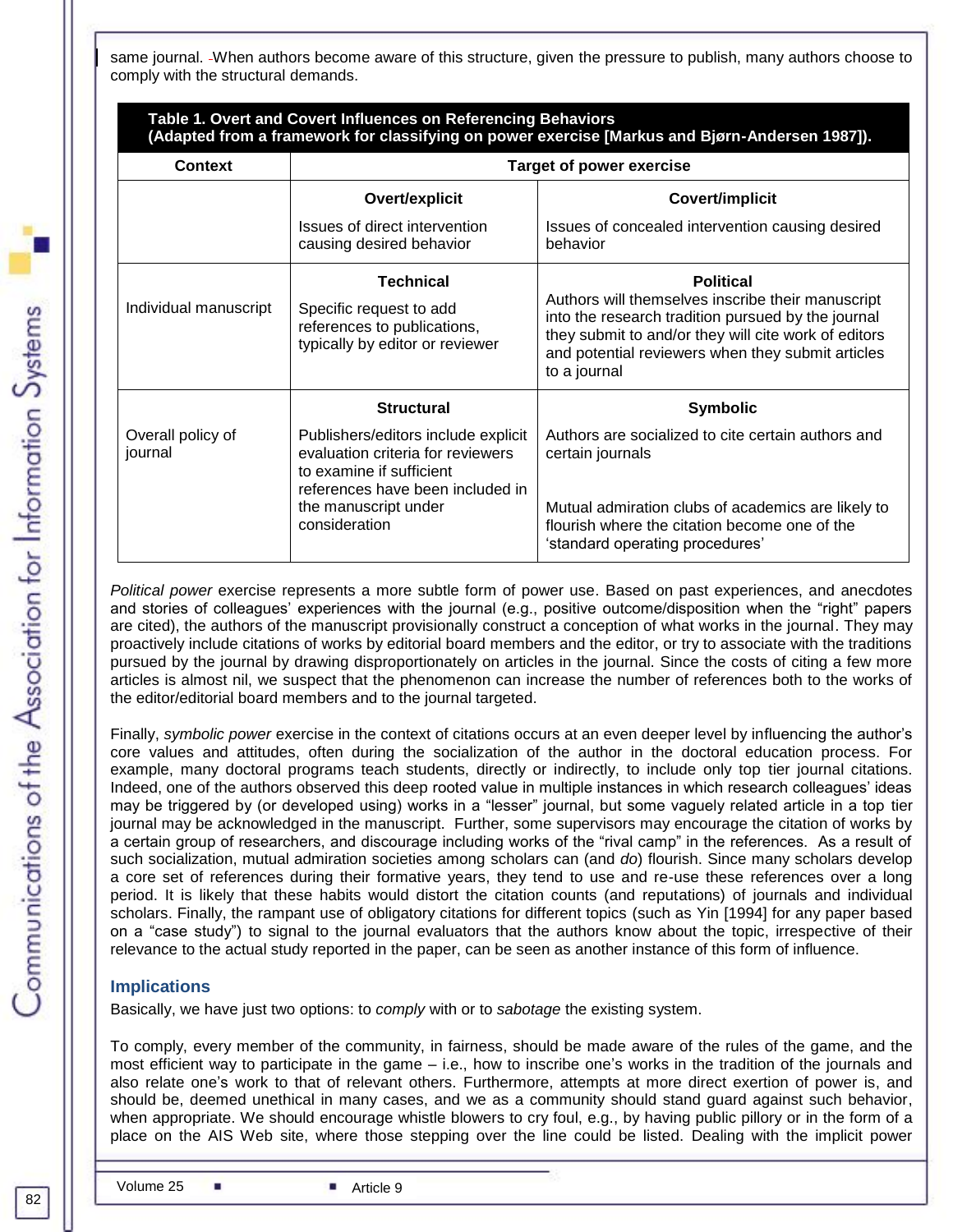exercise (i.e., political and structural) would be considerably more difficult, and it would require us as a research community to revisit the values on scholarship we hold, how we socialize our PhD students, and how the community evaluates researchers' and journals' reputations.

To sabotage the system would be a massive undertaking. But it could conceivably be achieved through development of an advanced IT based program capable of turning out journal articles, being reviewed by IT based reviewers, and be published in online journals. *All automatically.* These journals could receive high impact scores, because the articles would cross reference each other frequently. Such a system would be an example of the emperors" new clothes. Once realized, research managers and politicians would have to come up with a different system for evaluating research. Such a system would be tied much stronger to value contribution to society rather than output. It would have to focus on "value" to different stakeholders (e.g., government, industry, users, IT functions) rather than results in the shape of journal articles primarily serving needs internal to the field.

#### **III. CONCLUSION AND OUTLOOK**

As a consequence, we see a short term and a long term implication.

The short term implication is that we, as researchers, must bring our house in order. We cannot tolerate maverick behavior. We must ascertain that norms, with respect to citation requests, are formulated through community wide participation, communicated clearly, and abided by all concerned parties; we must also ensure that the system with journal rankings and citations is reasonably fair and transparent in picking winners and losers based on the specific rituals, that we all agree on. However, we should realize that, in the end, what we are subscribing to is predominantly an internal, self serving system, where we are evaluating each other and defining our own heroes based on an intricate system for evaluating and furthering a particular type of behavior. And we should realize that this behavior is often unrelated to the world around us, i.e., the quality of our teaching, industry practice, and government policies.

The long term implications are based on the premise that, to an increasing extent and in a not too distant future, the outside world footing our bill will insist on us providing (more) value. It is unlikely that students, politicians, and other funding agencies in the long run will favor research that does not provide value to society, irrespective of how good the citation counts look. More recently, one of the authors has been confronted with an explicit request from the EU project officer for our 7 million € research project that *the EU does not require 'output' but 'outcome'*. Output in the form of reputed journal articles and Ph.D. theses is fine, but what really counts is the kind of positive impact that the research project will have on such issues as 'competitiveness of European industries', 'the reduction in fraud in trans-border trade', or "the integration of Europe." We believe that the demand for relevance to society is a growing trend, which is likely to dwarf our attempts to carry out pure research and focus on internal, self serving means of research evaluation.

P.S.- It is not clear in April of 2009 exactly how much money Copenhagen Business School will receive as a result of publishing this article, but it is expected that some monetary reward will accrue. Accordingly, the authors would very much appreciate if this article is published!!!! We are prepared to share the proceeds with the editor!! (Sorry, misplaced (?) joke to stress what we as researchers are up against).

### **REFERENCES**

Garfield, E. (1972). "Citation Analysis as a Tool in Journal Evaluation," *Science* (178), pp. 471-479.

- Graves, P. E., J. R. Marchand, and R. Thompson (1982). "Economics Departmental Rankings: Research Incentives, Constraints, and Efficiency," *The American Economic Review* 72(5), pp. 1131-1141.
- Grover V., A. H. Segars, and S. J. Simon (1992). "An Assessment of Institutional Research Productivity in MIS," *ACM SIGMIS Database* 23(4), pp. 5–9.
- Kalaitzidakis, P., T. P. Mamuneas, and T. Stengos (1999). "European Economics: An Analysis Based on Publications in the Core Journals," *European Economic Review* (43), pp. 1150*-*1168.
- Markus, L., and N. Bjørn-Andersen (1987). "Power Over Users: Its Exercise by Systems Professionals," *Communications of the ACM* 30(6), pp 498-504.
- Serenko, A., and N. Bontis (2004). "Meta-Review of Knowledge Management and Intellectual Capital Literature: Citation Impact and Research Productivity Rankings," *Knowledge and Process Management* 11(3), pp. 185- 198.
- Yin, R. K. *Case Study Research: Design and Methods* Sage, Thousand Oaks, CA 1994.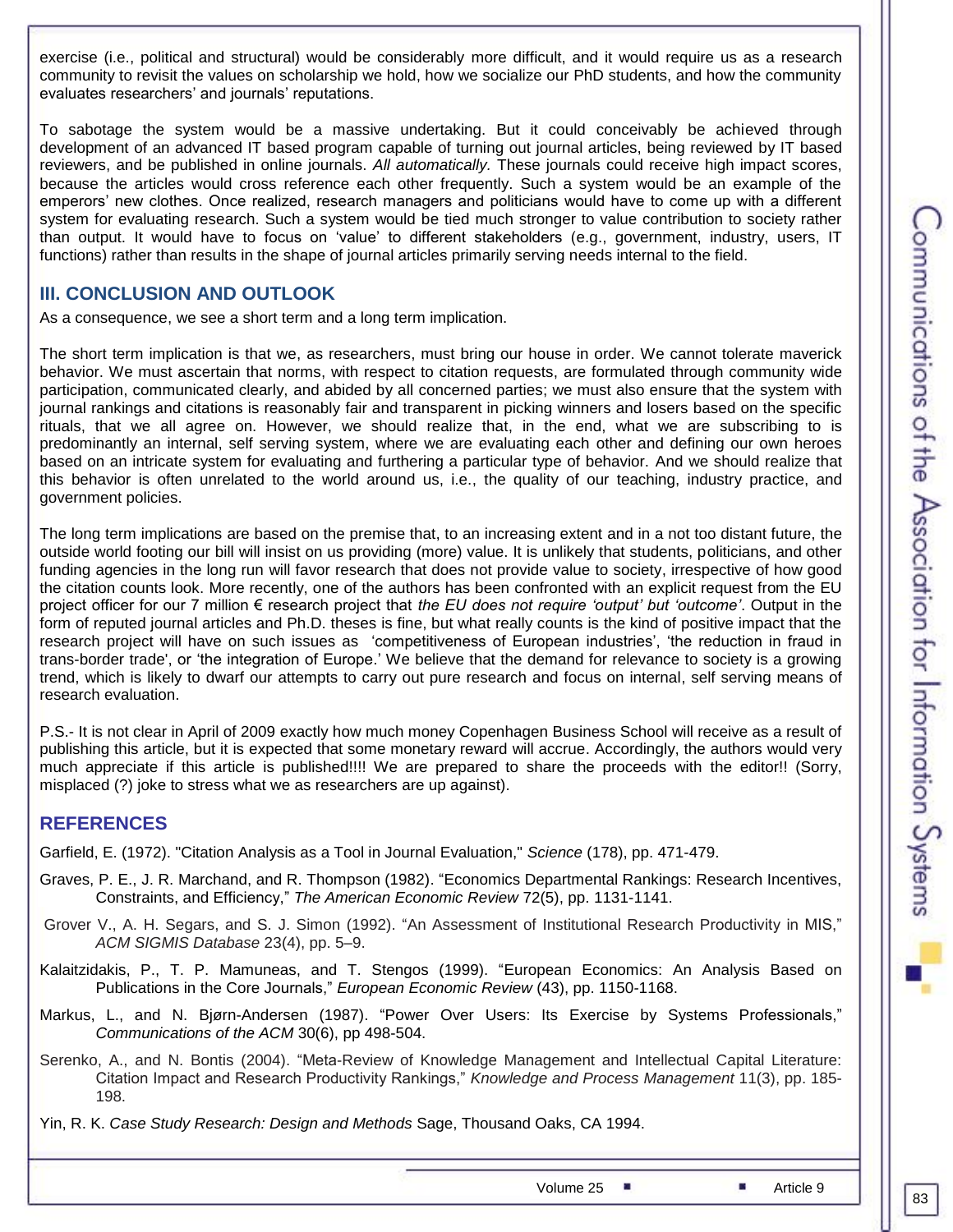#### **ABOUT THE AUTHORS**

**Niels Bjørn-Andersen** is Professor of Information Systems at the Centre for Applied Information and Communications Technologies at Copenhagen Business School. He has held visiting positions at a number of research institutions including Manchester Business School, University of New South Wales, University of California Irvine, and Université Paris IX Dauphine. He is on the editorial/advisory board of 8 international journals, has written 20 books and more than 200 other publications. His current research focuses on e-business, e-media, IT management and ERP-systems. He was president of the global Association for Information Systems in 1996. He received the IFIP Outstanding Service Award in 1988 and AIS-LEO award in 2006. He was knighted by the queen of Denmark in 2003.

**Suprateek Sarker** is Professor (Microsoft Chair) of Information Systems at the Centre for Applied Information and Communications Technologies, Copenhagen Business School. His research, which is primarily qualitative and socio-technical in nature, has appeared in (or is due to appear in) journals such as *Information Systems Research*, *Journal of MIS, Journal of the AIS*, *IEEE Transactions on Engineering Management*, *European Journal of Information Systems*, *Information Systems Journal*, *Journal of Strategic Information Systems*, *Information & Managemen*t, *Decision Support Systems, DATA BASE*, and *Communications of the ACM*. He is currently an Associate Editor of *MIS Quarterly*, and a member of the editorial boards of *Journal of the AIS, IEEE Transactions on Engineering Management, IT & People, Information Technology for Development, and JITCAR.* Suprateek received his Ph.D. from the University of Cincinnati.

Copyright © 2009 by the Association for Information Systems. Permission to make digital or hard copies of all or part of this work for personal or classroom use is granted without fee provided that copies are not made or distributed for profit or commercial advantage and that copies bear this notice and full citation on the first page. Copyright for components of this work owned by others than the Association for Information Systems must be honored. Abstracting with credit is permitted. To copy otherwise, to republish, to post on servers, or to redistribute to lists requires prior specific permission and/or fee. Request permission to publish from: AIS Administrative Office, P.O. Box 2712 Atlanta, GA, 30301-2712, Attn: Reprints; or via e-mail from [ais@aisnet.org.](mailto:ais@gsu.edu)